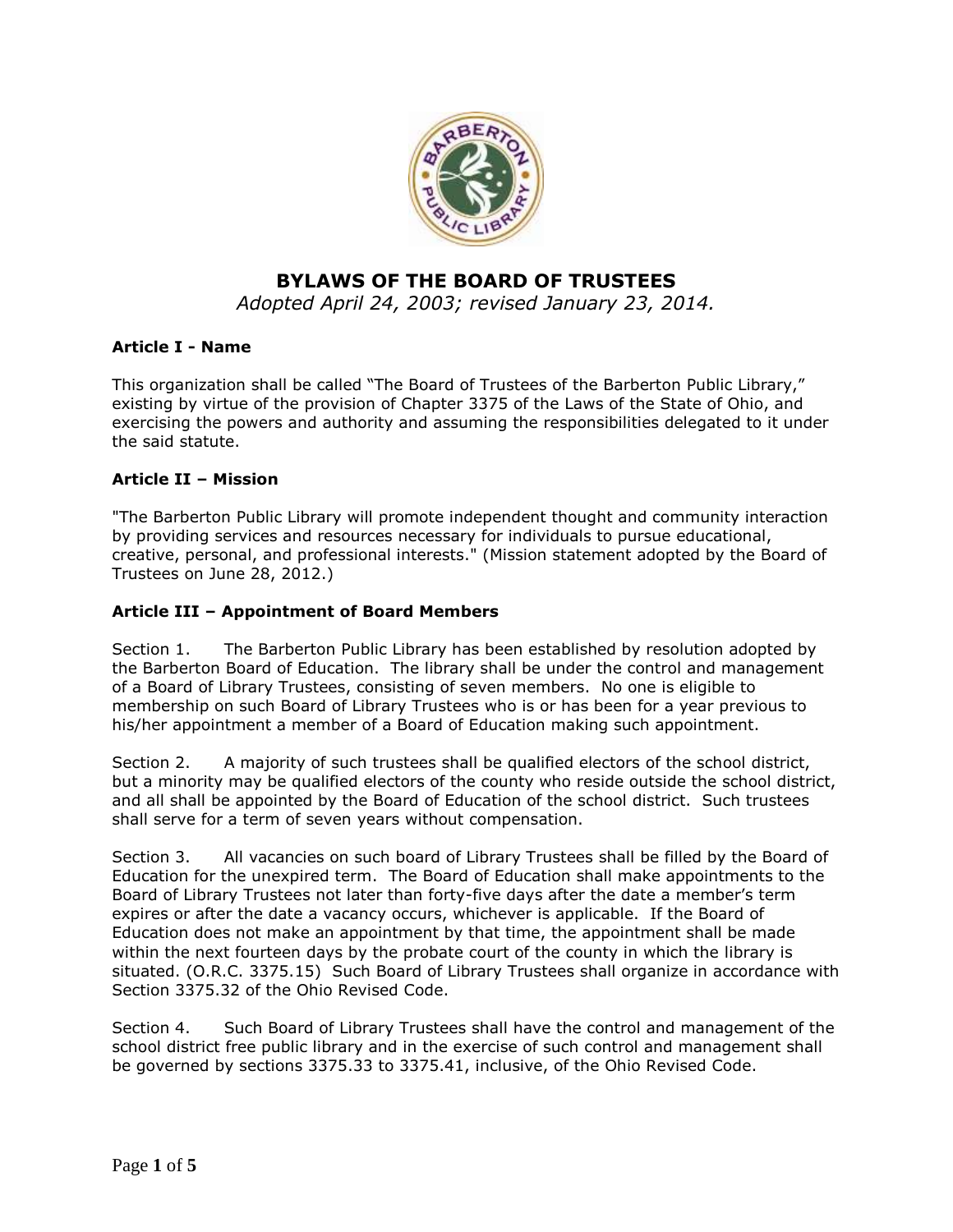# **Article IV – Officers**

Section 1. The officers shall be a president, vice-president, and a secretary, elected from among the appointed trustees at the annual meeting of the Board.

Section 2. Nominations shall be made from the floor. In the event of a vacancy in the office of the vice-president or secretary, the president shall immediately upon acceptance of a letter of resignation or notice of vacancy accept nominations from the floor to fill said vacancy.

Section 3. Officers shall serve a term of one year from the annual meeting at which they are elected and until their successors are duly elected. Any officer may succeed himself/herself for an additional one year term.

Section 4. The president shall preside at all meetings of the Board, authorize calls for any special meetings, appoint all committees, execute all documents authorized by the Board, co-sign all checks prepared by the fiscal officer, serve as ex-officio member of all committees, and generally perform all duties associated with that office.

Section 5. The vice-president, in the event of the absence or disability of the president, or a vacancy in that office, shall assume and perform the duties and functions of the president.

Section 6. The secretary shall be responsible for keeping a true and accurate record of all meetings of the Board, shall issue notice of all regular and special meetings, and shall perform such other duties as are generally associated with that office. The Board may appoint a staff member as a clerk to complete one or another of these duties, but the ultimate responsibility for their maintenance still rests with the secretary.

Section 7. The Board shall annually employ a fiscal officer who shall be the disbursing agent of the Board, preparing and co-signing all checks, and performing such duties as generally devolve upon the office, and in accordance with the laws of the State of Ohio. The fiscal officer shall be bonded in an amount as may be required by a resolution of the Board.

Section 8. The Board may annually employ a deputy fiscal officer, who is a full-time staff member, bonded in an amount as may be required by a resolution of the Board.

### **Article V – Meetings**

Section 1. The regular meetings shall be held each month. The annual organization meeting shall be in January. Meetings shall be the fourth Thursday in January through October, and the third Thursday in November and December, unless otherwise ordered by the Board via a resolution changing a single regular meeting.

Section 2. All regular or special meetings shall be open meetings, that is, open to the public, except for executive sessions, in accordance with all of the provisions of the Ohio Revised Code, Section 121.22. Executive sessions are permitted for some consideration of employee issues, purchase or sale of property, legal conferences, bargaining sessions, security details, or matters required by other statutes to be confidential. A majority of the members must vote to hold an executive session to discuss certain announced topic(s).

Section 3. Specialized agendas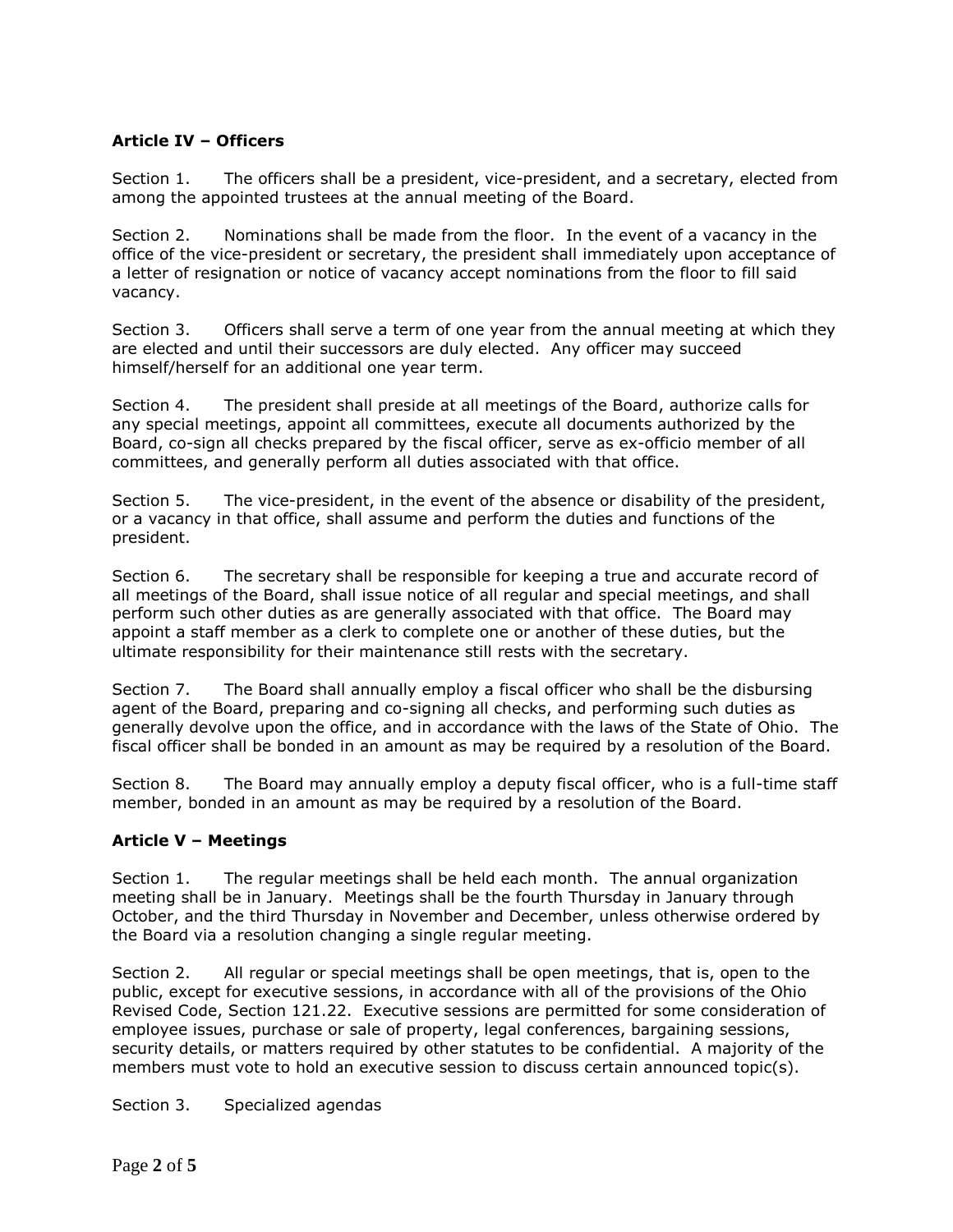- a. The annual meeting shall be for such purposes as election of officers, review of the annual reports, consideration of re-employment of the fiscal officer and deputy fiscal officer, and approval of organizational details, as well as regular meeting agenda.
- b. The December meeting is adjourned until January, so that the conclusion of business for the year can occur during the continuation of the meeting, held just prior to the annual meeting.

Section 4. The order of business for regular meetings shall include, but not be limited to, the following items which shall be covered in the sequence shown so far as circumstance will permit:

- a. Call to order
- b. Public presentation to, or discussion with, the Board from individuals or delegations
- c. Disposition of minutes of previous regular meetings and any intervening special meetings(s)
- d. Report from the director
- e. Report from the fiscal officer
- f. Committee reports
- g. Communications
- h. Unfinished business
- i. New business
- j. Adjournment

Section 5. Special meetings may be called by the secretary at the direction of the president, fiscal officer, or at the request of two Board members, for the transaction of business as stated in the call for the meeting, provided, however, that written notice of the time and place of any special meeting must be mailed to all members of the Board of Trustees at least three (3) days prior to the time of the special meeting. The written notice must be signed by the officer, fiscal officer, or members calling the meeting. Notices should provide reply forms or phone instructions for the Board members to indicate their plans for attendance.

Section 6. A quorum for the transaction of business at any meeting shall consist of four (4) members of the Board present in person.

Section 7. Conduct of meetings: Proceedings of all meetings shall be governed by *Robert's Rules of Order*.

Section 8. The public shall be notified of regular trustee meetings by posting notice of the date, time, and place on the Barberton Public Library bulletin board seven (7) days prior to the meeting. The public shall be notified fifteen (15) days after the January annual meeting by submitting a schedule of the monthly meetings for the year to the local newspaper, and by posting a schedule on the library bulletin board. The public shall be notified of special meetings by posting a copy of the written notice, three (3) days prior to the special meeting, except, in the event of an emergency requiring immediate official action, said notice shall be posted immediately after the meeting is scheduled.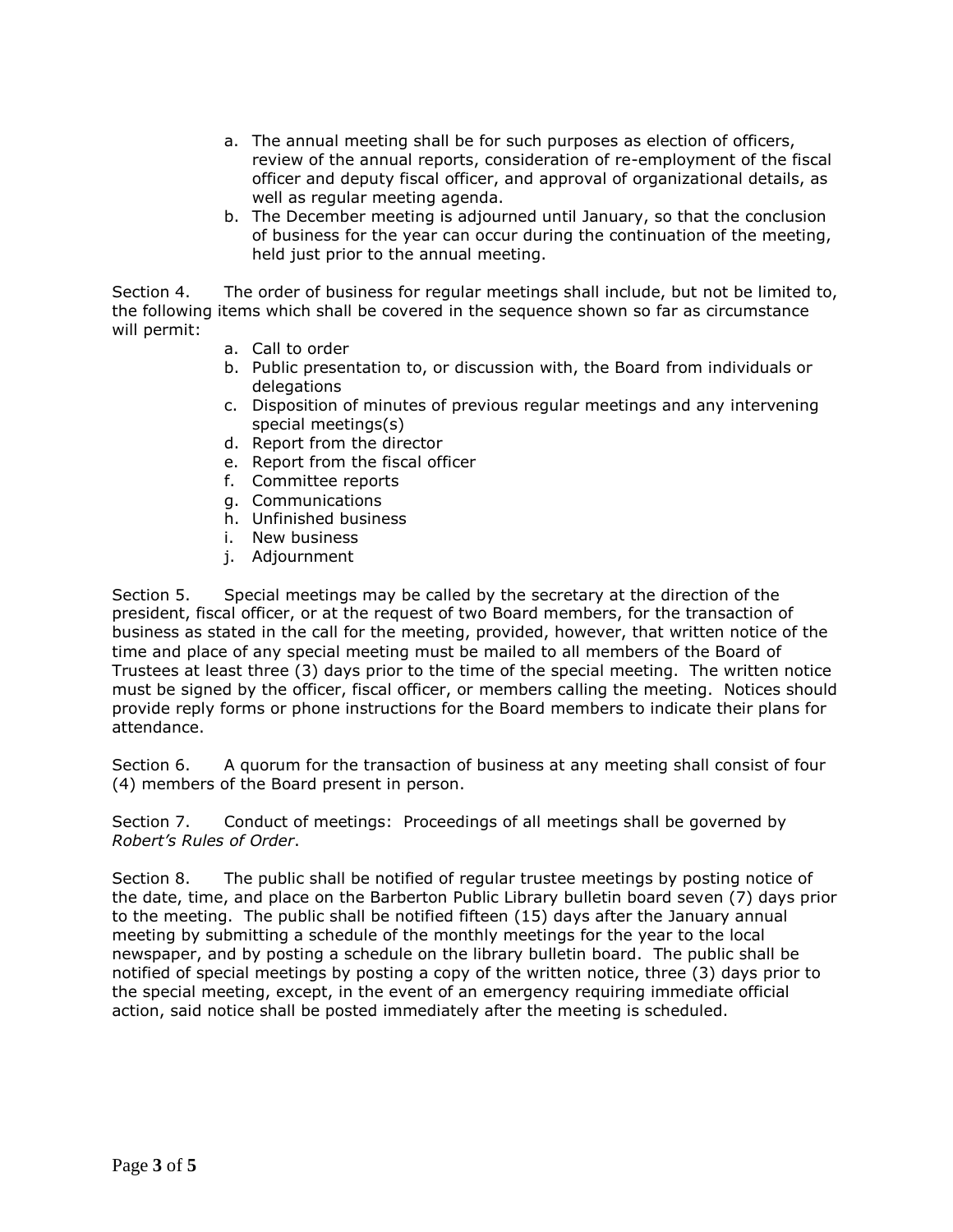### **Article VI – Duties of the Board**

The responsibility of the Board is to set policy and oversee all operations of the Barberton Public Library. Duties include the following:

- 1. Employ, evaluate, and/or dismiss the library director and fiscal officer; employ and/or dismiss the deputy fiscal officer; and approve appointment of staff.
- 2. Approve personnel policies, salaries, benefits, and criteria for evaluations
- 3. Establish written policy
- 4. Work to secure adequate funding
- 5. Approve budget and transfers as needed
- 6. Authorize investments and expenditures
- 7. Oversee the provision and maintenance of
	- a. Facilities
	- b. Library Materials
	- c. Services
- 8. Develop and monitor a long range plan
- 9. Participate in a planned program of publicity and public relations
- 10. Provide for training of staff

### **Article VII – Library Director and Staff**

Section 1. The Board shall appoint a qualified library director who shall be the executive and administrative officer of the library on behalf of the Board and under its review and direction. The director shall recommend to the Board the positions and duties of all employees and shall be held responsible for the proper direction and supervision of the staff, for the care and maintenance of library property, and for an adequate and proper selection of materials in keeping with the stated policy of the Board, for the efficiency of library service to the public, and for its financial operation with the limits of the budgeted appropriation.

Section 2. The director shall supervise the employment process (except the fiscal officer) of all employees and report all changes to the Board. Confirmation of all employees is at the discretion of the Board.

#### **Article VIII – Committees**

Section 1. The president shall appoint committees of one or more, but not to exceed three (3) members each, for such specific purposes as the business of the Board may require from time to time.

Section 2. All committee meetings shall be open meetings, that is, open to the public except for executive sessions, in accordance with all of the provisions of the Ohio Revised Code 121.22. The public shall be notified by posting notice of the date, time, and place on the Barberton Public Library bulletin board three (3) days prior to the meeting.

Section 3. Much of the investigative and discussion work of the Board is done in committee meetings. Therefore, it is the responsibility of the members to make every effort to attend and to participate in meetings of the committees to which they are assigned.

Section 4. All committees shall make a progress report to the Library Board at each of its meetings.